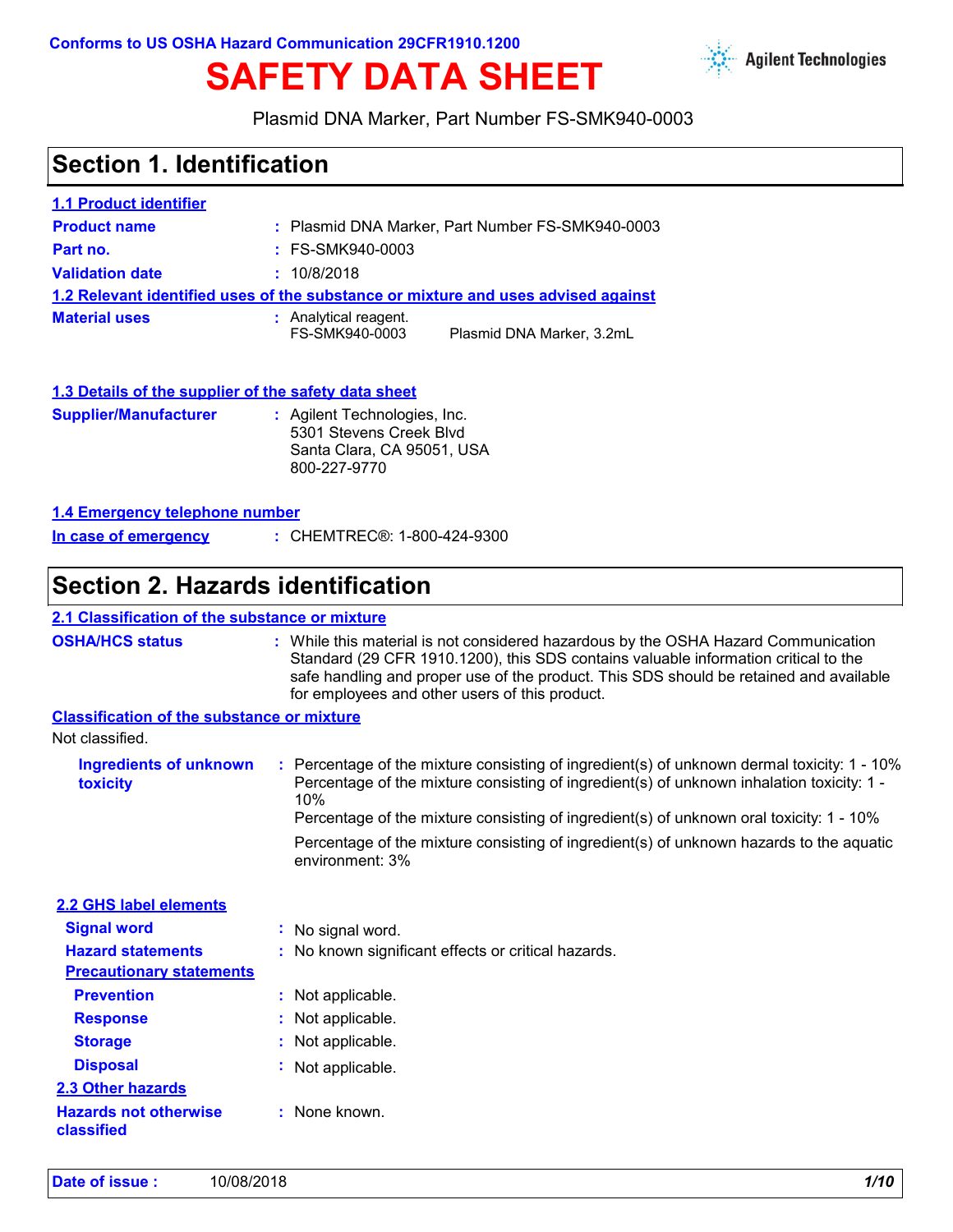# **Section 3. Composition/information on ingredients**

**Substance/mixture :**

```
: Mixture
```
Any concentration shown as a range is to protect confidentiality or is due to batch variation.

**Occupational exposure limits, if available, are listed in Section 8. There are no ingredients present which, within the current knowledge of the supplier and in the concentrations applicable, are classified as hazardous to health or the environment and hence require reporting in this section.**

# **Section 4. First aid measures**

|                     | 4.1 Description of necessary first aid measures                                                                                                                                                                                                                                                                                                        |
|---------------------|--------------------------------------------------------------------------------------------------------------------------------------------------------------------------------------------------------------------------------------------------------------------------------------------------------------------------------------------------------|
| <b>Eye contact</b>  | : Immediately flush eyes with plenty of water, occasionally lifting the upper and lower<br>eyelids. Check for and remove any contact lenses. Get medical attention if irritation<br>occurs.                                                                                                                                                            |
| <b>Inhalation</b>   | : Remove victim to fresh air and keep at rest in a position comfortable for breathing. Get<br>medical attention if symptoms occur. In case of inhalation of decomposition products in<br>a fire, symptoms may be delayed. The exposed person may need to be kept under<br>medical surveillance for 48 hours.                                           |
| <b>Skin contact</b> | : Flush contaminated skin with plenty of water. Remove contaminated clothing and<br>shoes. Get medical attention if symptoms occur.                                                                                                                                                                                                                    |
| <b>Ingestion</b>    | : Wash out mouth with water. Remove victim to fresh air and keep at rest in a position<br>comfortable for breathing. If material has been swallowed and the exposed person is<br>conscious, give small quantities of water to drink. Do not induce vomiting unless<br>directed to do so by medical personnel. Get medical attention if symptoms occur. |

### **4.2 Most important symptoms/effects, acute and delayed**

| <b>Potential acute health effects</b> |                                                     |
|---------------------------------------|-----------------------------------------------------|
| <b>Eye contact</b>                    | : No known significant effects or critical hazards. |
| <b>Inhalation</b>                     | : No known significant effects or critical hazards. |
| <b>Skin contact</b>                   | : No known significant effects or critical hazards. |
| <b>Ingestion</b>                      | : No known significant effects or critical hazards. |
| <b>Over-exposure signs/symptoms</b>   |                                                     |
| Eye contact                           | : No specific data.                                 |
| <b>Inhalation</b>                     | : No specific data.                                 |
| <b>Skin contact</b>                   | : No specific data.                                 |
| <b>Ingestion</b>                      | : No specific data.                                 |
|                                       |                                                     |

#### **4.3 Indication of immediate medical attention and special treatment needed, if necessary**

| Notes to physician                | : In case of inhalation of decomposition products in a fire, symptoms may be delayed.<br>The exposed person may need to be kept under medical surveillance for 48 hours. |
|-----------------------------------|--------------------------------------------------------------------------------------------------------------------------------------------------------------------------|
| <b>Specific treatments</b>        | : No specific treatment.                                                                                                                                                 |
| <b>Protection of first-aiders</b> | : No action shall be taken involving any personal risk or without suitable training.                                                                                     |

#### **See toxicological information (Section 11)**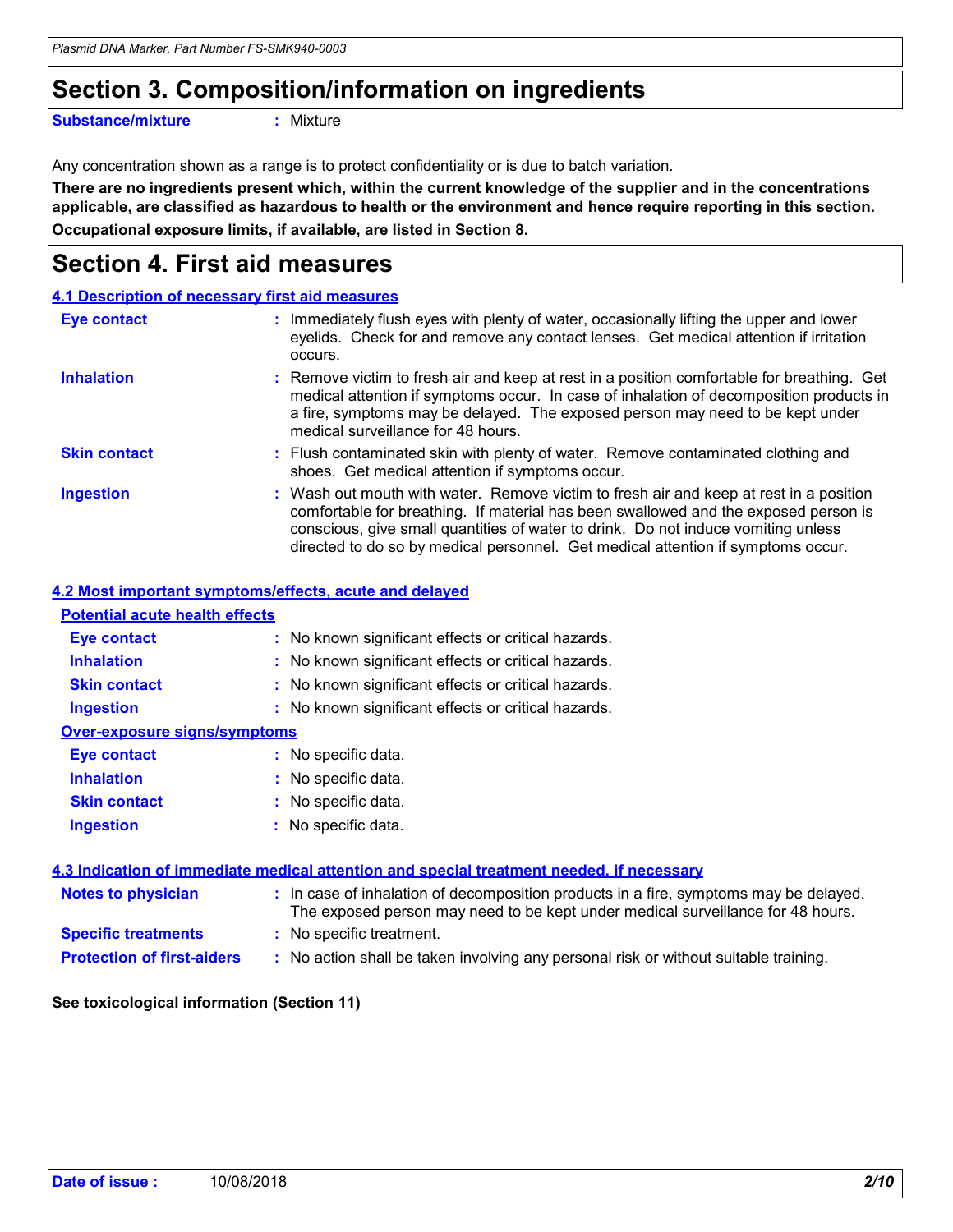## **Section 5. Fire-fighting measures**

|                                                          | ັ                                                                                                                                                                                                   |
|----------------------------------------------------------|-----------------------------------------------------------------------------------------------------------------------------------------------------------------------------------------------------|
| 5.1 Extinguishing media                                  |                                                                                                                                                                                                     |
| <b>Suitable extinguishing</b><br>media                   | : Use an extinguishing agent suitable for the surrounding fire.                                                                                                                                     |
| <b>Unsuitable extinguishing</b><br>media                 | : None known.                                                                                                                                                                                       |
|                                                          | 5.2 Special hazards arising from the substance or mixture                                                                                                                                           |
| <b>Specific hazards arising</b><br>from the chemical     | : In a fire or if heated, a pressure increase will occur and the container may burst.                                                                                                               |
| <b>Hazardous thermal</b><br>decomposition products       | Decomposition products may include the following materials:<br>carbon dioxide<br>carbon monoxide<br>nitrogen oxides                                                                                 |
| <b>5.3 Advice for firefighters</b>                       |                                                                                                                                                                                                     |
| <b>Special protective actions</b><br>for fire-fighters   | : Promptly isolate the scene by removing all persons from the vicinity of the incident if<br>there is a fire. No action shall be taken involving any personal risk or without suitable<br>training. |
| <b>Special protective</b><br>equipment for fire-fighters | : Fire-fighters should wear appropriate protective equipment and self-contained breathing<br>apparatus (SCBA) with a full face-piece operated in positive pressure mode.                            |

### **Section 6. Accidental release measures**

#### **6.1 Personal precautions, protective equipment and emergency procedures**

| For non-emergency<br>personnel                            |    | : No action shall be taken involving any personal risk or without suitable training.<br>Evacuate surrounding areas. Keep unnecessary and unprotected personnel from<br>entering. Do not touch or walk through spilled material. Put on appropriate personal<br>protective equipment. |  |
|-----------------------------------------------------------|----|--------------------------------------------------------------------------------------------------------------------------------------------------------------------------------------------------------------------------------------------------------------------------------------|--|
| For emergency responders                                  | п. | If specialized clothing is required to deal with the spillage, take note of any information in<br>Section 8 on suitable and unsuitable materials. See also the information in "For non-<br>emergency personnel".                                                                     |  |
| <b>6.2 Environmental</b><br><b>precautions</b>            |    | : Avoid dispersal of spilled material and runoff and contact with soil, waterways, drains<br>and sewers. Inform the relevant authorities if the product has caused environmental<br>pollution (sewers, waterways, soil or air).                                                      |  |
| 6.3 Methods and materials for containment and cleaning up |    |                                                                                                                                                                                                                                                                                      |  |

: Stop leak if without risk. Move containers from spill area. Dilute with water and mop up if water-soluble. Alternatively, or if water-insoluble, absorb with an inert dry material and place in an appropriate waste disposal container. Dispose of via a licensed waste disposal contractor. **Methods for cleaning up :**

### **Section 7. Handling and storage**

### **7.1 Precautions for safe handling**

| <b>Protective measures</b>                       | : Put on appropriate personal protective equipment (see Section 8).                                                                                                                                                                                                                                                                                           |
|--------------------------------------------------|---------------------------------------------------------------------------------------------------------------------------------------------------------------------------------------------------------------------------------------------------------------------------------------------------------------------------------------------------------------|
| <b>Advice on general</b><br>occupational hygiene | : Eating, drinking and smoking should be prohibited in areas where this material is<br>handled, stored and processed. Workers should wash hands and face before eating,<br>drinking and smoking. Remove contaminated clothing and protective equipment before<br>entering eating areas. See also Section 8 for additional information on hygiene<br>measures. |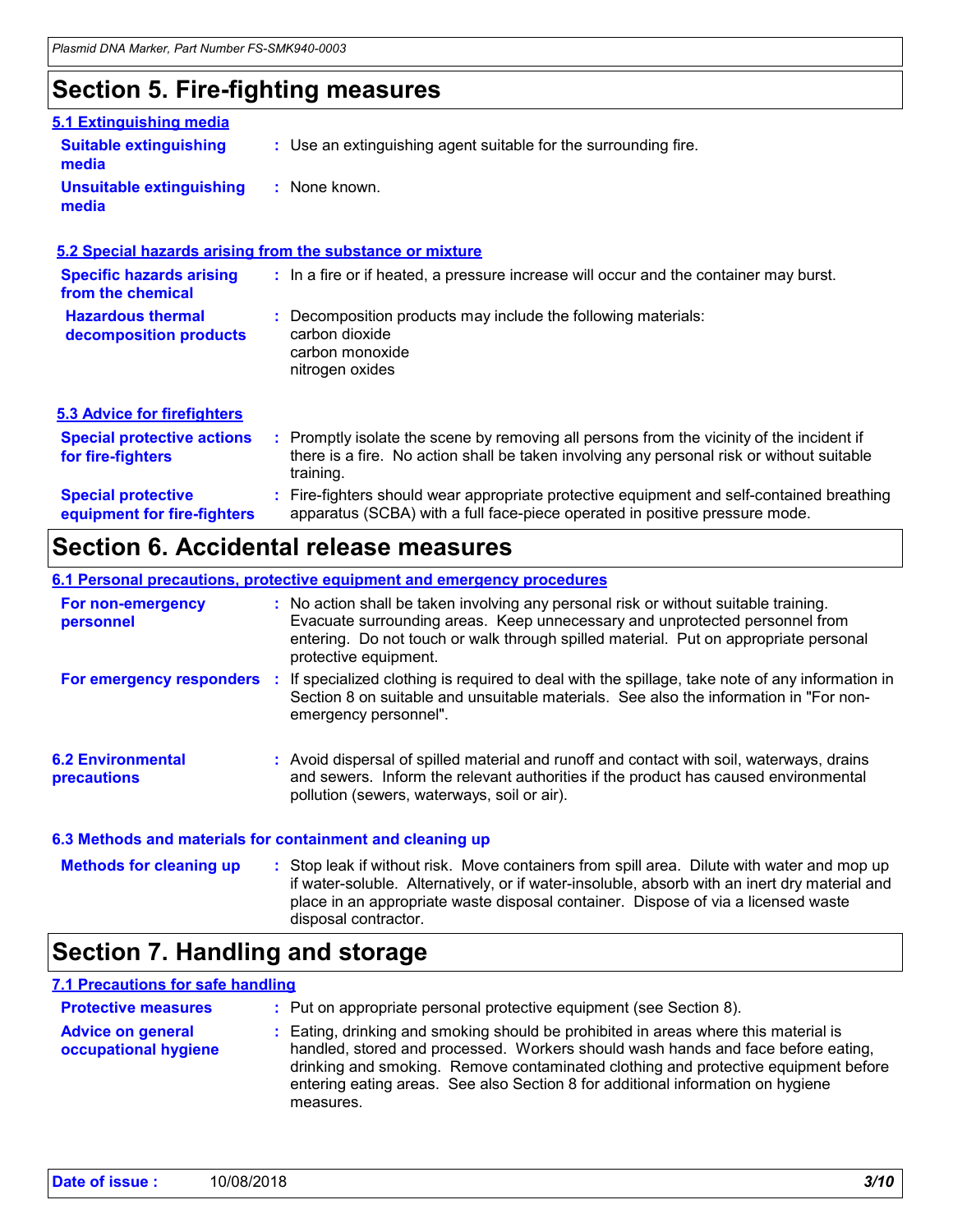## **Section 7. Handling and storage**

| <b>7.2 Conditions for safe</b><br>storage, including any<br>incompatibilities | : Store in accordance with local regulations. Store in original container protected from<br>direct sunlight in a dry, cool and well-ventilated area, away from incompatible materials<br>(see Section 10) and food and drink. Keep container tightly closed and sealed until<br>ready for use. Containers that have been opened must be carefully resealed and kept<br>upright to prevent leakage. Do not store in unlabeled containers. Use appropriate<br>containment to avoid environmental contamination. See Section 10 for incompatible<br>materials before handling or use. |
|-------------------------------------------------------------------------------|------------------------------------------------------------------------------------------------------------------------------------------------------------------------------------------------------------------------------------------------------------------------------------------------------------------------------------------------------------------------------------------------------------------------------------------------------------------------------------------------------------------------------------------------------------------------------------|
| <b>7.3 Specific end use(s)</b><br><b>Recommendations</b>                      | Industrial applications, Professional applications.                                                                                                                                                                                                                                                                                                                                                                                                                                                                                                                                |

**Industrial sector specific : Not applicable.** 

# **Section 8. Exposure controls/personal protection**

### **8.1 Control parameters**

**solutions**

#### **Occupational exposure limits**

| Ingredient name | <b>Exposure limits</b> |
|-----------------|------------------------|
| None.           |                        |

| <b>8.2 Exposure controls</b>               |    |                                                                                                                                                                                                                                                                                                                                                                                                   |
|--------------------------------------------|----|---------------------------------------------------------------------------------------------------------------------------------------------------------------------------------------------------------------------------------------------------------------------------------------------------------------------------------------------------------------------------------------------------|
| <b>Appropriate engineering</b><br>controls |    | : Good general ventilation should be sufficient to control worker exposure to airborne<br>contaminants.                                                                                                                                                                                                                                                                                           |
| <b>Environmental exposure</b><br>controls  |    | Emissions from ventilation or work process equipment should be checked to ensure<br>they comply with the requirements of environmental protection legislation. In some<br>cases, fume scrubbers, filters or engineering modifications to the process equipment<br>will be necessary to reduce emissions to acceptable levels.                                                                     |
| <b>Individual protection measures</b>      |    |                                                                                                                                                                                                                                                                                                                                                                                                   |
| <b>Hygiene measures</b>                    |    | : Wash hands, forearms and face thoroughly after handling chemical products, before<br>eating, smoking and using the lavatory and at the end of the working period.<br>Appropriate techniques should be used to remove potentially contaminated clothing.<br>Wash contaminated clothing before reusing. Ensure that eyewash stations and safety<br>showers are close to the workstation location. |
| <b>Eye/face protection</b>                 |    | Safety eyewear complying with an approved standard should be used when a risk<br>assessment indicates this is necessary to avoid exposure to liquid splashes, mists,<br>gases or dusts. If contact is possible, the following protection should be worn, unless<br>the assessment indicates a higher degree of protection: safety glasses with side-<br>shields.                                  |
| <b>Skin protection</b>                     |    |                                                                                                                                                                                                                                                                                                                                                                                                   |
| <b>Hand protection</b>                     | ÷. | Chemical-resistant, impervious gloves complying with an approved standard should be<br>worn at all times when handling chemical products if a risk assessment indicates this is<br>necessary.                                                                                                                                                                                                     |
| <b>Body protection</b>                     |    | Personal protective equipment for the body should be selected based on the task being<br>performed and the risks involved and should be approved by a specialist before<br>handling this product.                                                                                                                                                                                                 |
| <b>Other skin protection</b>               |    | Appropriate footwear and any additional skin protection measures should be selected<br>based on the task being performed and the risks involved and should be approved by a<br>specialist before handling this product.                                                                                                                                                                           |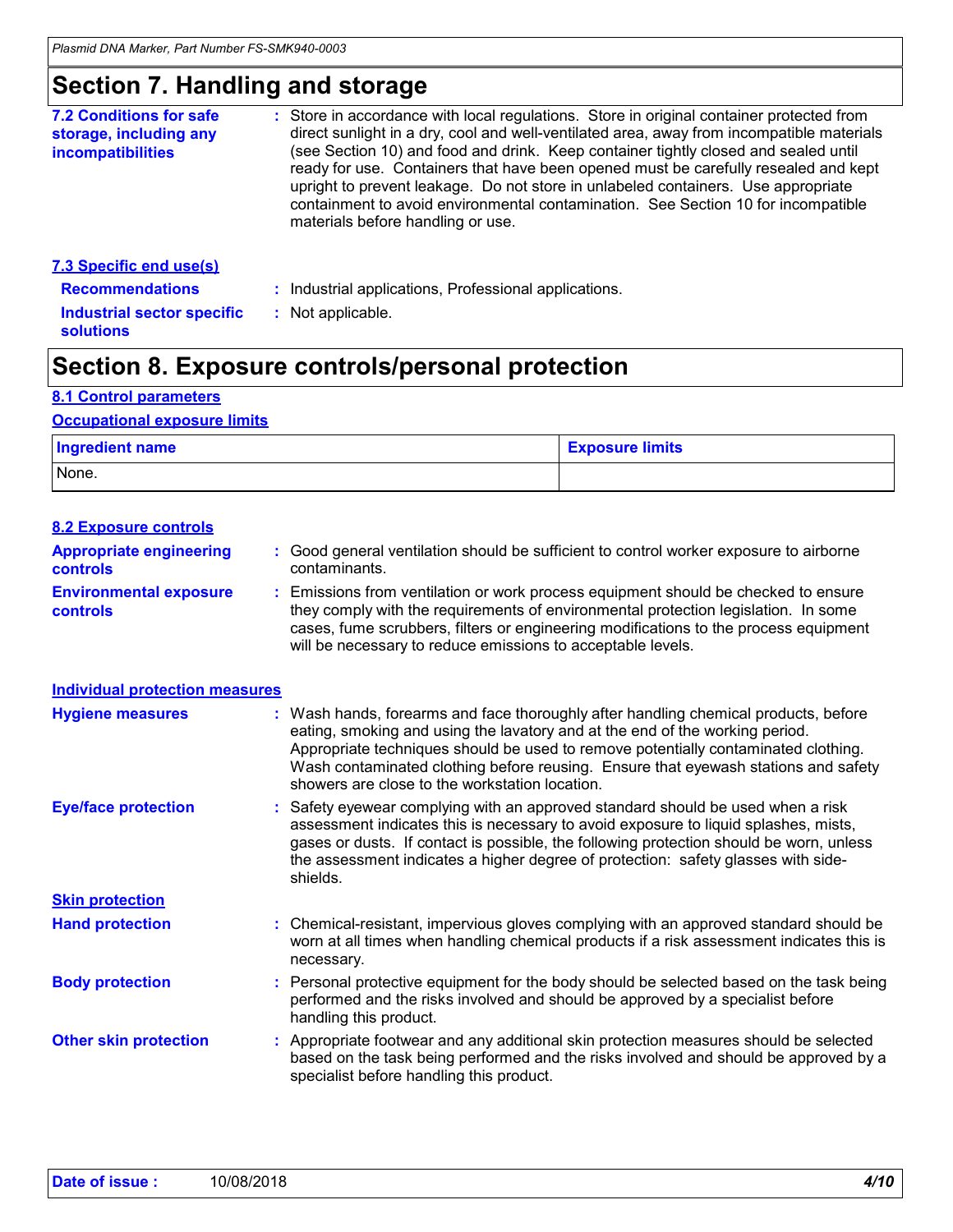### **Section 8. Exposure controls/personal protection**

```
Respiratory protection :
```
Based on the hazard and potential for exposure, select a respirator that meets the appropriate standard or certification. Respirators must be used according to a respiratory protection program to ensure proper fitting, training, and other important aspects of use.

# **Section 9. Physical and chemical properties**

| 9.1 Information on basic physical and chemical properties |  |                                                                        |  |
|-----------------------------------------------------------|--|------------------------------------------------------------------------|--|
| <b>Appearance</b>                                         |  |                                                                        |  |
| <b>Physical state</b>                                     |  | : Liquid.                                                              |  |
| <b>Color</b>                                              |  | : Not available.                                                       |  |
| <b>Odor</b>                                               |  | : Not available.                                                       |  |
| <b>Odor threshold</b>                                     |  | : Not available.                                                       |  |
| pH                                                        |  | : 8                                                                    |  |
| <b>Melting point</b>                                      |  | : $0^{\circ}$ C (32 $^{\circ}$ F)                                      |  |
| <b>Boiling point</b>                                      |  | : $100^{\circ}$ C (212 $^{\circ}$ F)                                   |  |
| <b>Flash point</b>                                        |  | : Not available.                                                       |  |
| <b>Evaporation rate</b>                                   |  | : Not available.                                                       |  |
| <b>Flammability (solid, gas)</b>                          |  | : Not applicable.                                                      |  |
| Lower and upper explosive<br>(flammable) limits           |  | : Not available.                                                       |  |
| <b>Vapor pressure</b>                                     |  | : Not available.                                                       |  |
| <b>Vapor density</b>                                      |  | : Not available.                                                       |  |
| <b>Relative density</b>                                   |  | : Not available.                                                       |  |
| <b>Solubility</b>                                         |  | : Easily soluble in the following materials: cold water and hot water. |  |
| <b>Partition coefficient: n-</b><br>octanol/water         |  | : Not available.                                                       |  |
| <b>Auto-ignition temperature</b>                          |  | : Not available.                                                       |  |
| <b>Decomposition temperature</b>                          |  | : Not available.                                                       |  |
| <b>Viscosity</b>                                          |  | Not available.                                                         |  |

# **Section 10. Stability and reactivity**

| <b>10.1 Reactivity</b>                            | : No specific test data related to reactivity available for this product or its ingredients.              |
|---------------------------------------------------|-----------------------------------------------------------------------------------------------------------|
| <b>10.2 Chemical stability</b>                    | : The product is stable.                                                                                  |
| <b>10.3 Possibility of</b><br>hazardous reactions | : Under normal conditions of storage and use, hazardous reactions will not occur.                         |
| <b>10.4 Conditions to avoid</b>                   | : No specific data.                                                                                       |
| <b>10.5 Incompatible materials</b>                | : May react or be incompatible with oxidizing materials.                                                  |
| <b>10.6 Hazardous</b><br>decomposition products   | : Under normal conditions of storage and use, hazardous decomposition products should<br>not be produced. |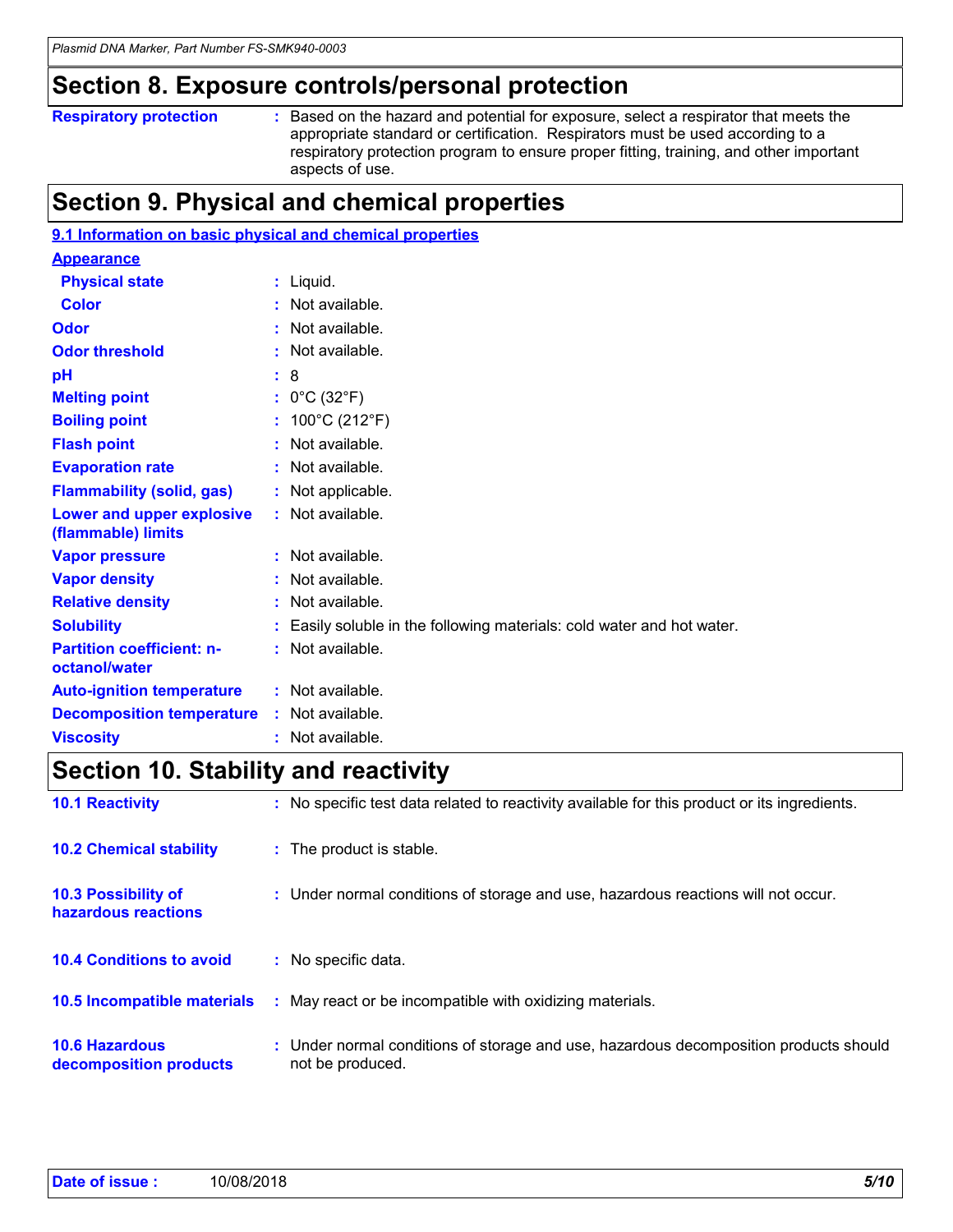# **Section 11. Toxicological information**

| 11.1 Information on toxicological effects                 |                                                                                          |
|-----------------------------------------------------------|------------------------------------------------------------------------------------------|
| <b>Acute toxicity</b>                                     |                                                                                          |
| Not available.                                            |                                                                                          |
|                                                           |                                                                                          |
| <b>Irritation/Corrosion</b>                               |                                                                                          |
| Not available.                                            |                                                                                          |
| <b>Sensitization</b>                                      |                                                                                          |
| Not available.                                            |                                                                                          |
| <b>Mutagenicity</b>                                       |                                                                                          |
| <b>Conclusion/Summary</b>                                 | : Not available.                                                                         |
| <b>Carcinogenicity</b>                                    |                                                                                          |
| <b>Conclusion/Summary</b>                                 | : Not available.                                                                         |
| <b>Reproductive toxicity</b>                              |                                                                                          |
| <b>Conclusion/Summary</b>                                 | : Not available.                                                                         |
| <b>Teratogenicity</b>                                     |                                                                                          |
| <b>Conclusion/Summary</b>                                 | : Not available.                                                                         |
| <b>Specific target organ toxicity (single exposure)</b>   |                                                                                          |
| Not available.                                            |                                                                                          |
| <b>Specific target organ toxicity (repeated exposure)</b> |                                                                                          |
| Not available.                                            |                                                                                          |
|                                                           |                                                                                          |
| <b>Aspiration hazard</b>                                  |                                                                                          |
| Not available.                                            |                                                                                          |
|                                                           |                                                                                          |
| <b>Information on the likely</b>                          | : Not available.                                                                         |
| routes of exposure                                        |                                                                                          |
| <b>Potential acute health effects</b>                     |                                                                                          |
| <b>Eye contact</b>                                        | : No known significant effects or critical hazards.                                      |
| <b>Inhalation</b>                                         | No known significant effects or critical hazards.                                        |
| <b>Skin contact</b>                                       | : No known significant effects or critical hazards.                                      |
| <b>Ingestion</b>                                          | : No known significant effects or critical hazards.                                      |
|                                                           |                                                                                          |
|                                                           | Symptoms related to the physical, chemical and toxicological characteristics             |
| <b>Eye contact</b>                                        | : No specific data.                                                                      |
| <b>Inhalation</b>                                         | : No specific data.                                                                      |
| <b>Skin contact</b>                                       | : No specific data.                                                                      |
| <b>Ingestion</b>                                          | : No specific data.                                                                      |
|                                                           |                                                                                          |
|                                                           | Delayed and immediate effects and also chronic effects from short and long term exposure |
| <b>Short term exposure</b>                                |                                                                                          |
| <b>Potential immediate</b>                                | : Not available.                                                                         |
| effects                                                   |                                                                                          |
| <b>Potential delayed effects</b>                          | : Not available.                                                                         |
| <b>Long term exposure</b>                                 |                                                                                          |

**:** Not available.

**Potential immediate**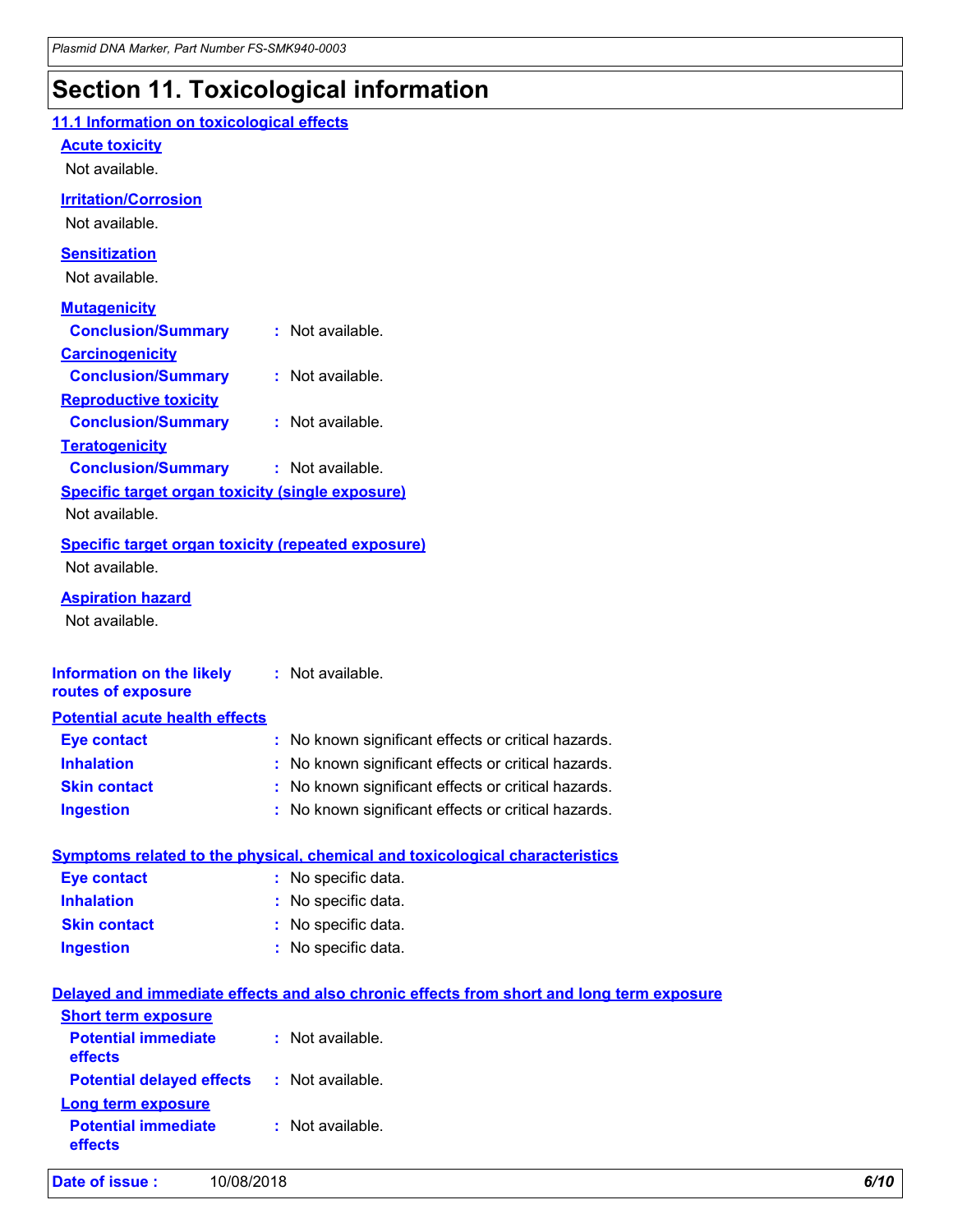## **Section 11. Toxicological information**

| <b>Potential delayed effects : Not available.</b> |                                                     |
|---------------------------------------------------|-----------------------------------------------------|
| <b>Potential chronic health effects</b>           |                                                     |
| <b>General</b>                                    | : No known significant effects or critical hazards. |
| <b>Carcinogenicity</b>                            | : No known significant effects or critical hazards. |
| <b>Mutagenicity</b>                               | : No known significant effects or critical hazards. |
| <b>Teratogenicity</b>                             | : No known significant effects or critical hazards. |
| <b>Developmental effects</b>                      | : No known significant effects or critical hazards. |
| <b>Fertility effects</b>                          | : No known significant effects or critical hazards. |

#### **Numerical measures of toxicity**

Not available. **Acute toxicity estimates**

# **Section 12. Ecological information**

#### **12.1 Toxicity**

Not available.

### **12.2 Persistence and degradability**

Not available.

#### **12.3 Bioaccumulative potential**

Not available.

| 12.4 Mobility in soil                                   |                  |
|---------------------------------------------------------|------------------|
| <b>Soil/water partition</b><br><b>coefficient (Koc)</b> | : Not available. |

**12.5 Other adverse effects :** No known significant effects or critical hazards.

### **Section 13. Disposal considerations**

#### **13.1 Waste treatment methods**

```
The generation of waste should be avoided or minimized wherever possible. Disposal 
                                  of this product, solutions and any by-products should at all times comply with the 
                                  requirements of environmental protection and waste disposal legislation and any 
                                  regional local authority requirements. Dispose of surplus and non-recyclable products 
                                  via a licensed waste disposal contractor. Waste should not be disposed of untreated to 
                                  the sewer unless fully compliant with the requirements of all authorities with jurisdiction.
                                  Waste packaging should be recycled. Incineration or landfill should only be considered 
                                  when recycling is not feasible. This material and its container must be disposed of in a 
                                  safe way. Empty containers or liners may retain some product residues. Avoid 
                                  dispersal of spilled material and runoff and contact with soil, waterways, drains and 
                                  sewers.
Disposal methods :
```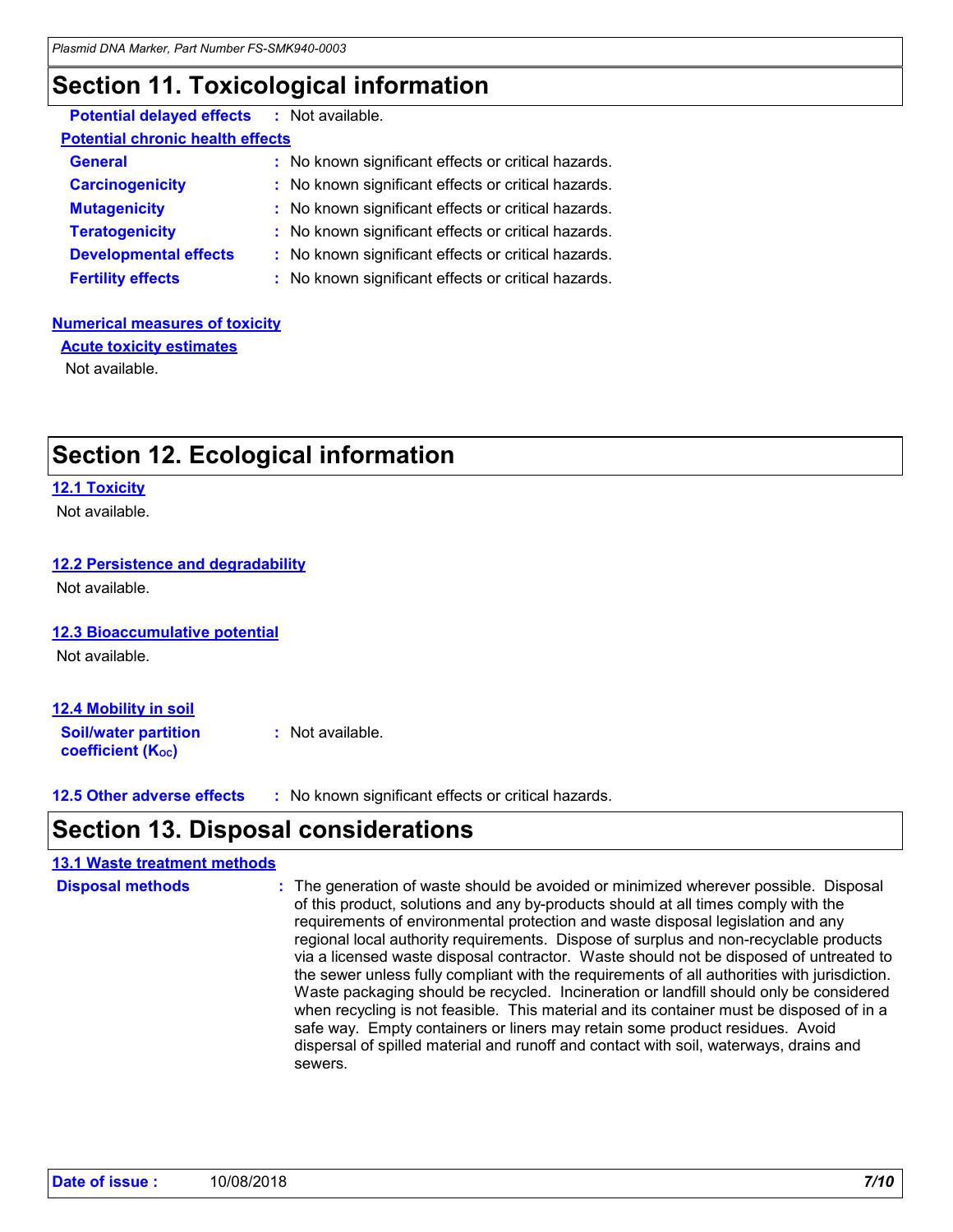*Plasmid DNA Marker, Part Number FS-SMK940-0003*

## **Section 13. Disposal considerations**

**Disposal should be in accordance with applicable regional, national and local laws and regulations. Local regulations may be more stringent than regional or national requirements.**

**The information presented below only applies to the material as supplied. The identification based on characteristic(s) or listing may not apply if the material has been used or otherwise contaminated. It is the responsibility of the waste generator to determine the toxicity and physical properties of the material generated to determine the proper waste identification and disposal methods in compliance with applicable regulations.**

**Refer to Section 7: HANDLING AND STORAGE and Section 8: EXPOSURE CONTROLS/PERSONAL PROTECTION for additional handling information and protection of employees.**

### **Section 14. Transport information**

**DOT / TDG / Mexico / IMDG / :** Not regulated. **IATA**

**Special precautions for user Transport within user's premises:** always transport in closed containers that are **:** upright and secure. Ensure that persons transporting the product know what to do in the event of an accident or spillage.

**Transport in bulk according :** Not available. **to Annex II of MARPOL and the IBC Code**

# **Section 15. Regulatory information**

**15.1 Safety, health and environmental regulations/legislation specific for the substance or mixture**

| <b>U.S. Federal regulations</b><br>: TSCA 8(a) CDR Exempt/Partial exemption: Not determined<br>Clean Water Act (CWA) 311: Edetic acid |                   |                   |                          |  |  |  |  |
|---------------------------------------------------------------------------------------------------------------------------------------|-------------------|-------------------|--------------------------|--|--|--|--|
| <b>Clean Air Act Section 112</b><br>(b) Hazardous Air<br><b>Pollutants (HAPs)</b>                                                     |                   | : Not listed      |                          |  |  |  |  |
| <b>Clean Air Act Section 602</b><br><b>Class I Substances</b>                                                                         |                   | : Not listed      |                          |  |  |  |  |
| <b>Clean Air Act Section 602</b><br><b>Class II Substances</b>                                                                        |                   | : Not listed      |                          |  |  |  |  |
| <b>DEA List I Chemicals</b><br>(Precursor Chemicals)                                                                                  |                   | : Not listed      |                          |  |  |  |  |
| <b>DEA List II Chemicals</b><br><b>(Essential Chemicals)</b>                                                                          |                   | : Not listed      |                          |  |  |  |  |
| <b>SARA 302/304</b>                                                                                                                   |                   |                   |                          |  |  |  |  |
| <b>Composition/information on ingredients</b>                                                                                         |                   |                   |                          |  |  |  |  |
| No products were found.                                                                                                               |                   |                   |                          |  |  |  |  |
| <b>SARA 304 RQ</b>                                                                                                                    | : Not applicable. |                   |                          |  |  |  |  |
| <b>SARA 311/312</b>                                                                                                                   |                   |                   |                          |  |  |  |  |
| <b>Classification</b>                                                                                                                 |                   | : Not applicable. |                          |  |  |  |  |
| <b>Composition/information on ingredients</b>                                                                                         |                   |                   |                          |  |  |  |  |
| <b>Name</b>                                                                                                                           |                   | $\frac{9}{6}$     | <b>Classification</b>    |  |  |  |  |
| Proprietary                                                                                                                           |                   | Proprietary       | <b>COMBUSTIBLE DUSTS</b> |  |  |  |  |
|                                                                                                                                       |                   |                   |                          |  |  |  |  |

| Date of issue : | 10/08/2018 | 8/10 |
|-----------------|------------|------|
|                 |            |      |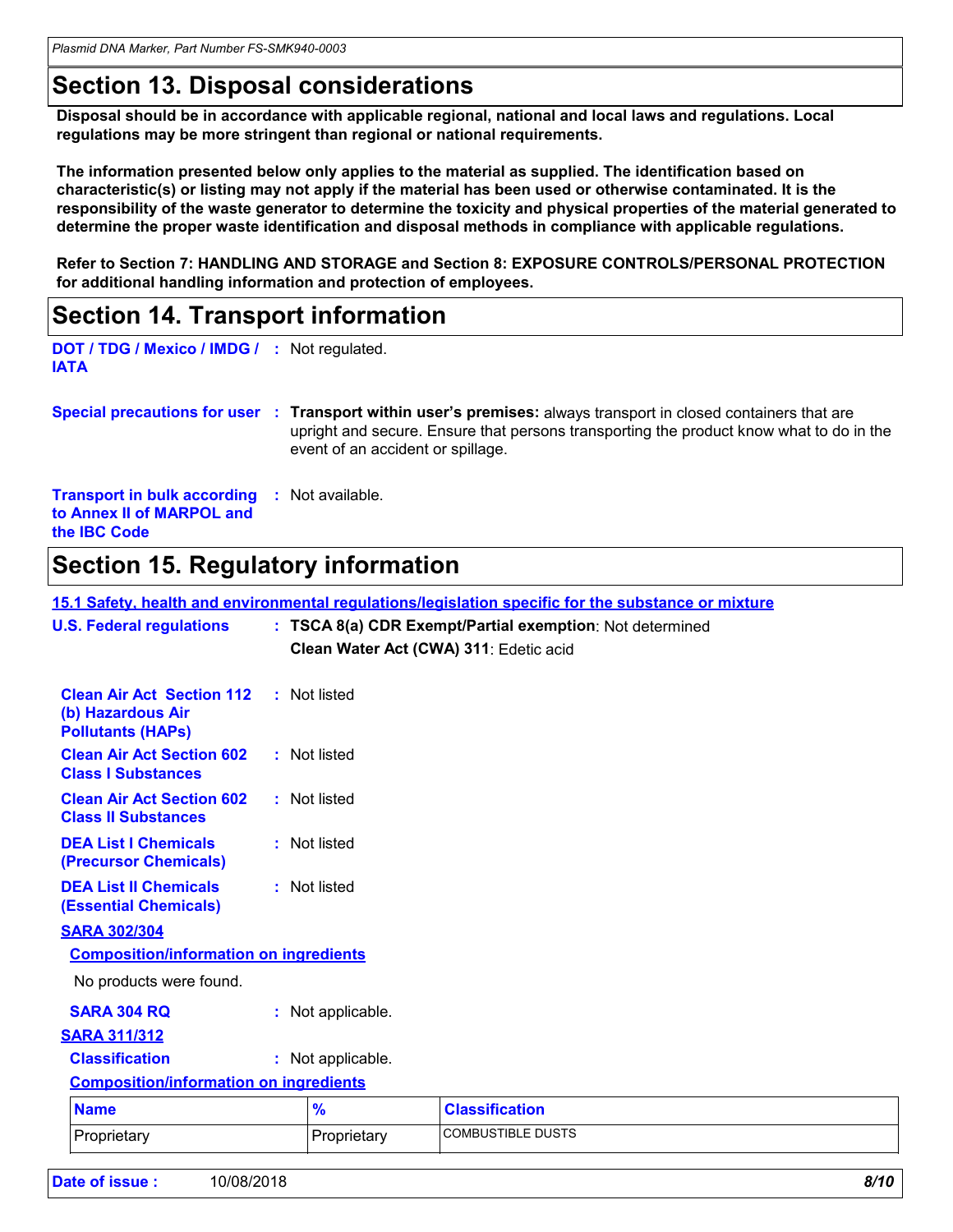# **Section 15. Regulatory information**

### **Massachusetts :** None of the components are listed. **New York :** None of the components are listed. **New Jersey :** None of the components are listed. **Pennsylvania :** None of the components are listed. **State regulations International regulations Chemical Weapon Convention List Schedules I, II & III Chemicals Montreal Protocol (Annexes A, B, C, E)** Not listed. **Stockholm Convention on Persistent Organic Pollutants** Not listed. **Rotterdam Convention on Prior Informed Consent (PIC)** Not listed. Not listed. **UNECE Aarhus Protocol on POPs and Heavy Metals** Not listed. **Inventory list Australia :** Not determined. **Canada :** Not determined. **China :** Not determined. **Europe :** Not determined. **Japan : Japan inventory (ENCS)**: Not determined. **Japan inventory (ISHL)**: Not determined. **Republic of Korea :** Not determined. **Malaysia :** Not determined. **New Zealand :** Not determined. **Philippines :** Not determined. **Taiwan :** Not determined. **Turkey :** Not determined. **United States :** Not determined. **Thailand :** Not determined. **Viet Nam :** Not determined.

### **Section 16. Other information**

| <b>History</b>                                     |         |                          |  |  |
|----------------------------------------------------|---------|--------------------------|--|--|
| Date of issue                                      |         | : 10/08/2018             |  |  |
| Date of previous issue                             |         | : No previous validation |  |  |
| <b>Version</b>                                     | $\pm$ 1 |                          |  |  |
| <b>Procedure used to derive the classification</b> |         |                          |  |  |

| <b>Classification</b> | <b>Justification</b> |
|-----------------------|----------------------|
| Not classified.       |                      |

**Indicates information that has changed from previously issued version.**

| Date of issue: | 10/08/2018 | 9/10 |
|----------------|------------|------|
|                |            |      |